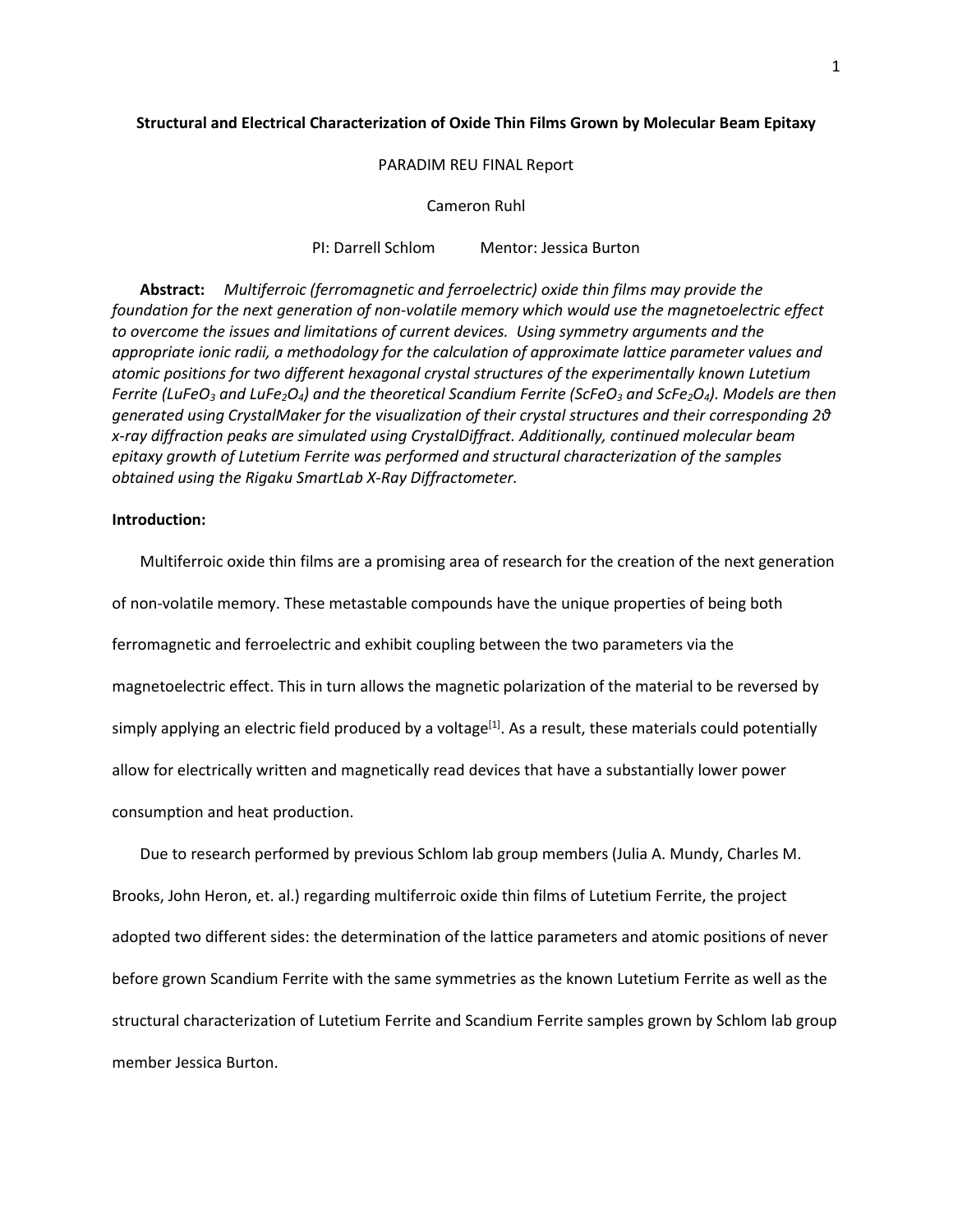## **Experimental Information:**

Two different types of hexagonal symmetries, each with a different composition, were examined. The AFeO<sub>3</sub> system has a P6<sub>3</sub>cm space group with a C<sub>6v</sub> point group and the AFe<sub>2</sub>O<sub>4</sub> system has a R-3 2/m space group and a  $D_{3d}$  point group<sup>[2][3]</sup>. Additionally, the Wyckoff positions of the "foundational" atoms also contributed to the determination of the atoms' locations within the unit cell. Furthermore, since the bonds between the atoms in these compounds are ionic, the oxidation states and coordination numbers of the atoms govern the ionic radii for each species and hence (in combination with the bond configurations of the atoms) control the distance between different neighboring species<sup>[4]</sup>. Through the combining of these different elements, approximate calculations for the lattice parameters and atomic positions for the Lutetium Ferrite and Scandium Ferrite compounds can be found. Following these calculations, the compounds' structures were modeled using the software program CrystalMaker to create visual depictions of the structures and their 2θ XRD peaks were simulated using the software program CrystalDiffract.

In addition to these calculation, using PARADIM's molecular beam epitaxy system, we produced multiple LuFe<sub>2</sub>O<sub>4</sub> / LuFeO<sub>3</sub> thin films grown on Yttrium Stabilized Zirconium (111) and Silicon Carbide (0001) substrates. These films were first grown by shuttering the different sources, and later through a co-deposition method. Following their growth, the Rigaku SmartLab X-Ray Diffractometer was utilized to perform 2θ x-ray diffraction measurements on the samples. The resulting XRD data was then used to characterize the different compositions and structures present in the films.

# **Results & Discussion:**

In order to calculate the lattice parameters and atomic positions for the crystal systems, the O4 Oxygen atom in the AFeO<sub>3</sub> system (which has a 2a Wyckoff position) was fixed halfway along the c-axis above the origin of the unit cell and the Lu1 Lutetium atom and Sc1 Scandium atom respectively in the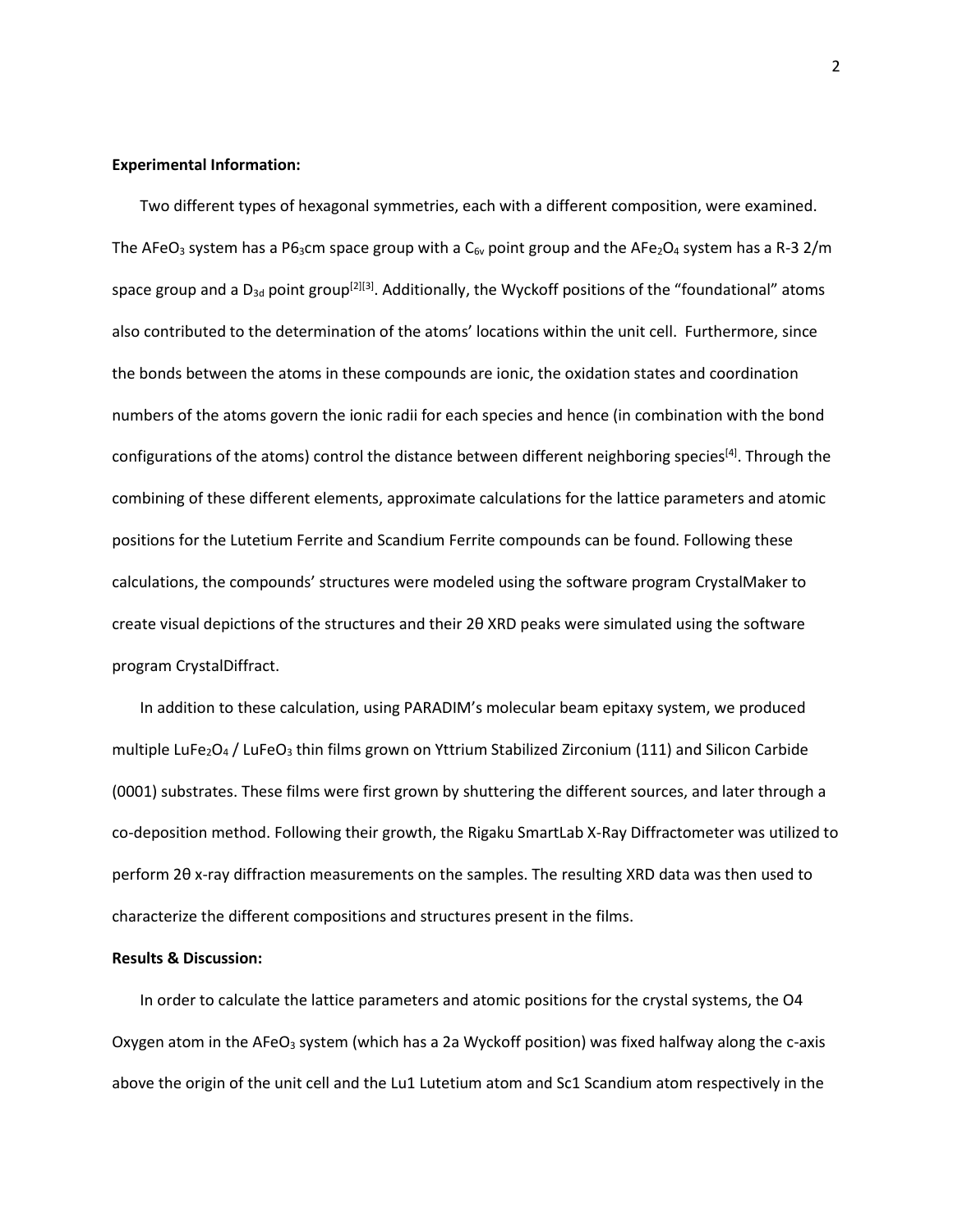AFe<sub>2</sub>O<sub>4</sub> system (which have 3a Wyckoff positions) were fixed at the origin of the unit cell<sup>[3]</sup>. Figures 1 and 2 show the calculated and experimental values for the known Lutetium Ferrite compounds and this

"foundational" atom location fixing.

| LuFeO <sub>3</sub> | Calculated |         |           | LuFeO <sub>3</sub> | Experimental |         |            |
|--------------------|------------|---------|-----------|--------------------|--------------|---------|------------|
| $a=$               | 5.94A      | $C =$   | 11.6795 Å | $a=$               | 5.96522 Å    | $C =$   | 11.70219 Å |
|                    | X          | Y       | Z         |                    | X            | Y       | z          |
| Lu1 $(2a)$         | 0.00000    | 0.00000 | 0.29648   | Lu1(2a)            | 0.00000      | 0.00000 | 0.27207    |
| Lu2(4b)            | 0.33330    | 0.66670 | 0.22022   | Lu2(4b)            | 0.33330      | 0.66670 | 0.23320    |
| Fe1 (6c)           | 0.33330    | 0.00000 | 0.00000   | Fe1 (6c)           | 0.33300      | 0.00000 | 0.00000    |
| O1(6c)             | 0.33330    | 0.00000 | 0.16953   | O1(6c)             | 0.30300      | 0.00000 | 0.15420    |
| O2(6c)             | 0.61936    | 0.00000 | 0.33047   | O2(6c)             | 0.64900      | 0.00000 | 0.33200    |
| O3(4b)             | 0.33330    | 0.66670 | 0.00000   | O(4 b)             | 0.33330      | 0.66670 | 0.01700    |
| O4(2a)             | 0.00000    | 0.00000 | 0.50000   | O3(2a)             | 0.00000      | 0.00000 | 0.47200    |

*Figure 1 A table of the calculated and experimental values of the lattice parameters and atomic positions for LuFeO3 [5].*

| LuFe <sub>2</sub> O <sub>4</sub> Calculated |         |         | LuFe <sub>2</sub> O <sub>4</sub><br>Experimental |            |                      |         |         |
|---------------------------------------------|---------|---------|--------------------------------------------------|------------|----------------------|---------|---------|
| $a=$                                        | 3.3915A | $C =$   | $24.603 \text{ Å}$                               | $a=$       | $3.4404\,\text{\AA}$ | $c =$   | 25.28A  |
|                                             | x       |         |                                                  |            |                      |         |         |
| Lu1(3a)                                     | 0.00000 | 0.00000 | 0.00000                                          | Lu1(3a)    | 0.00000              | 0.00000 | 0.00000 |
| Fe1 (6c)                                    | 0.00000 | 0.00000 | 0.20691                                          | Fe $1(6c)$ | 0.00000              | 0.00000 | 0.21522 |
| O1(6c)                                      | 0.00000 | 0.00000 | 0.12643                                          | O1(6c)     | 0.00000              | 0.00000 | 0.12910 |
| O2(6c)                                      | 0.00000 | 0.00000 | 0.28738                                          | O2(6c)     | 0.00000              | 0.00000 | 0.29298 |

*Figure 2 A table of the calculated and experimental values of the lattice parameters and atomic positions for LuFe2O4 [6].*

The Lutetium Ferrite systems exhibit differences between the lattice parameters of the calculated and experimental values of 0.423% and 0.194% for LuFeO<sub>3</sub> and 1.42% and 2.68% for LuFe<sub>2</sub>O<sub>4</sub> for a and c respectively. These slightly smaller lattice parameters result in simulated 2θ XRD peaks that uniformly were shifted to higher degrees by approximately 1-2<sup>o[2]</sup>. Additionally, the intensities of the simulated 20 XRD peaks in the LuFe<sub>2</sub>O<sub>4</sub> system, exhibit slight decreases that were most likely due to the mixed iron 2+ and 3+ oxidation states in the structure introducing differences in the ionic radii between the atoms<sup>[6]</sup>. These therefore introduce minor differences in the locations of the iron atoms from the experimental values that could not be accounted for in the calculations.

Using the same methodology employed to calculate the lattice parameter values and atomic positions for the Lutetium Ferrite systems, values were obtained for the Scandium Ferrite systems. These results are presented in figures 3 and 4. Since, Scandium is a smaller atom than that of Lutetium, the lattice parameter values obtained are also appropriately smaller.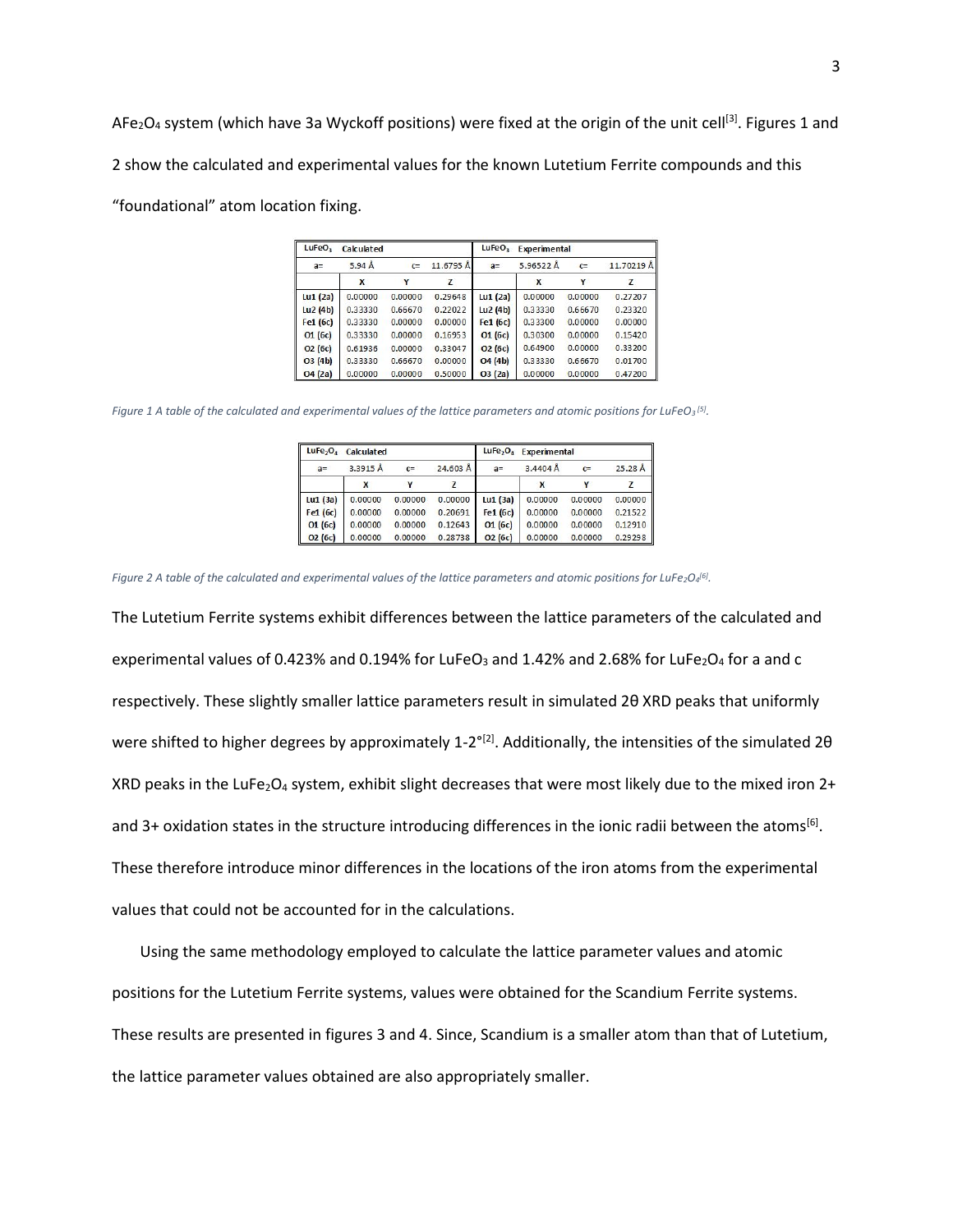| <b>ScFeO</b> <sub>3</sub> | <b>Calculated</b> |         |           |  |
|---------------------------|-------------------|---------|-----------|--|
| $a =$                     | 5.9291 Å          | $c =$   | 11.6569 Å |  |
|                           | X                 |         | 7         |  |
| Sc1(2a)                   | 0.00000           | 0.00000 | 0.30527   |  |
| Sc2(4b)                   | 0.33330           | 0.66670 | 0.21421   |  |
| Fe1 (6c)                  | 0.33330           | 0.00000 | 0.00000   |  |
| O1(6c)                    | 0.33395           | 0.00000 | 0.16986   |  |
| O <sub>2</sub> (6c)       | 0.63823           | 0.00000 | 0.33014   |  |
| O3 (4b)                   | 0.33330           | 0.66670 | 0.00000   |  |
| O4(2a)                    | 0.00000           | 0.00000 | 0.50000   |  |

*Figure 3 A table of the calculated values of the lattice parameters and atomic positions for ScFeO3.*

|                     | ScFe <sub>2</sub> O <sub>4</sub> Calculated |         |          |
|---------------------|---------------------------------------------|---------|----------|
| $a =$               | 3.2175 Å                                    | $c =$   | 24.255 Å |
|                     | x                                           |         |          |
| Sc1(3a)             | 0.00000                                     | 0.00000 | 0.00000  |
| Fe1 (6c)            | 0.00000                                     | 0.00000 | 0.207483 |
| O1(6c)              | 0.00000                                     | 0.00000 | 0.12585  |
| O <sub>2</sub> (6c) | 0.00000                                     | 0.00000 | 0.289116 |

*Figure 4 A table of the calculated values of the lattice parameters and atomic positions for ScFe2O4.*

In figure 5, the 2θ XRD data for sample "JB215" shows that both LuFe<sub>2</sub>O<sub>4</sub>, LuFeO<sub>3</sub>, and the SiC (0001) substrate are present in the film. This is demonstrated by the XRD peaks approximately at 30°, 31°, and 31.5°, at 14°, 22.5°, 30°, and 31°, and at 12°, 23.5°, and 36° which correspond to some of the XRD peaks for LuFe<sub>2</sub>O<sub>4</sub>, LuFeO<sub>3</sub>, and the SiC (0001) substrate respectively. Thus, since this sample was grown by the co-deposition method, the 2θ XRD data shows preliminary evidence that co-deposition is possible.



*Figure 5 2θ x-ray diffraction data for sample "JB215" grown on SiC (0001).*

### **Conclusion:**

Although a uniform error and a slight non-uniform error are present in the calculated values, we were able to successfully produce approximate values for LuFeO<sub>3</sub> and LuFe<sub>2</sub>O<sub>4</sub> that were within 0.5% and 3.0% respectively, of the experimentally known lattice parameters. Additionally, the simulated 2θ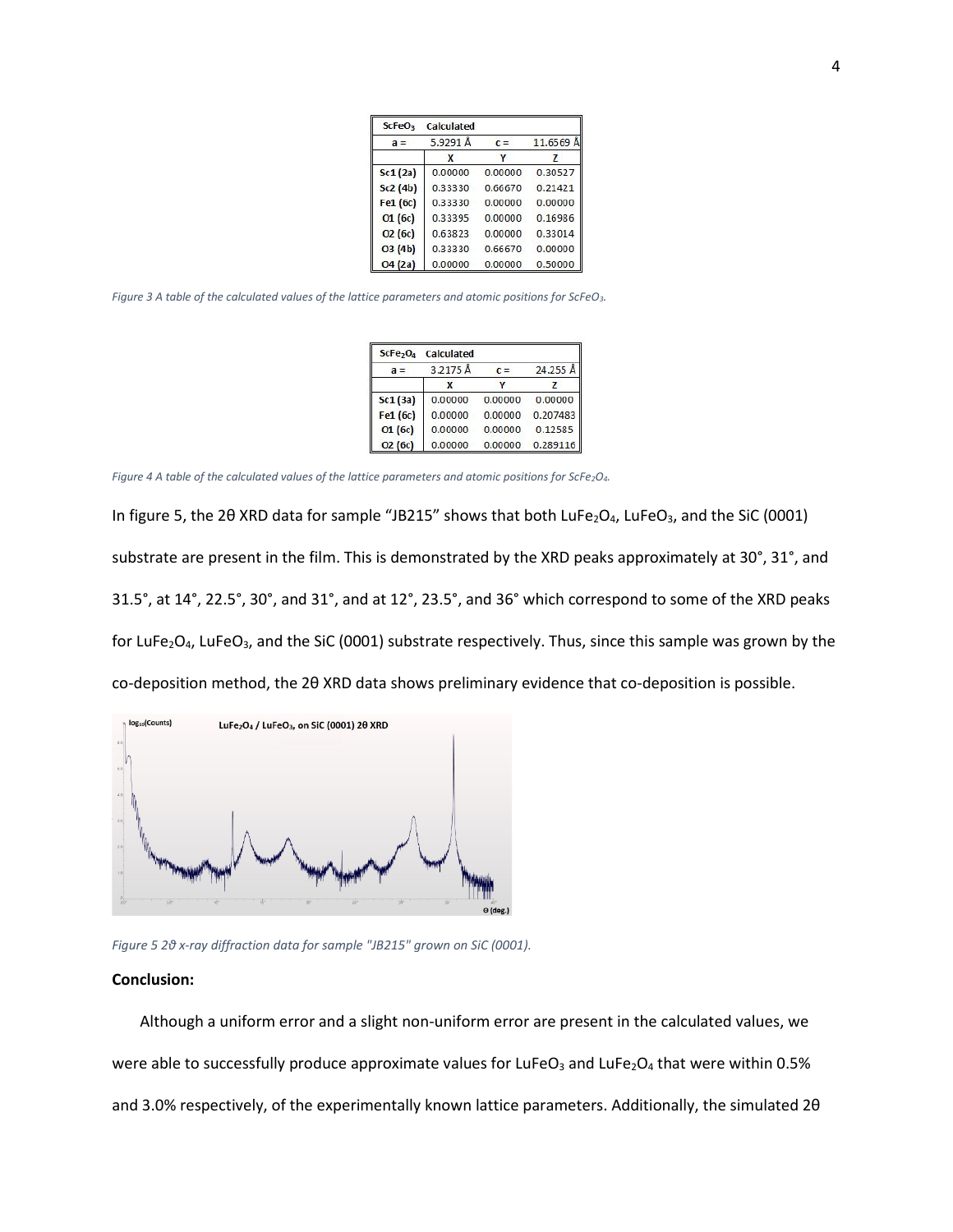XRD peaks for the calculated values matched well with those of the experimental values (when the uniform errors were considered). As a result, there is fairly high confidence in the approximate lattice parameter values and atomic positions for the theoretical structures of  $\text{ScFeO}_3$  and  $\text{ScFe}_2\text{O}_4$ . However, Density Functional Theory calculations remain to be done for these Scandium Ferrite structures to better determine what their lattice parameter values and atomic positions will be as well as continued MBE trials to determine if in fact they can be grown at all.

The MBE trials we performed have demonstrated the possibility for the co-deposition growth of

LuFeO<sub>3</sub> and LuFe<sub>2</sub>O<sub>4</sub>. Preliminary measurements performed by our collaborators at the University of

California: Berkeley have also shown that the samples grown through this method may exhibit the

desired multiferroic behavior without having the extremely ordered super lattice structures

demonstrated in previous research.

### **Acknowledgements:**

Principal Investigator Dr. Darrell G. Schlom, Mentor Jessica Burton, Dr. Julie Nucci, Dr. Charles M. Brooks, Dr. Julia A. Mundy, The entire Schlom lab group, The Cornell Center for Materials Research (NSF award number DMR-1120296), "This material is based upon work supported by the National Science Foundation (Platform for the Accelerated Realization, Analysis, and Discovery of Interface Materials (PARADIM) under Cooperative Agreement No. DMR-1539918."

### **References:**

- [1] Johnson, Dexter, "Multiferroic Memory Promises Low-Power, Instant-on Computing", *IEEE Spectrum*, 22 December 2014.
- [2] Cullity, B. D., and Stock, S. R. "Elements of X-Ray Diffraction", *Pearson Education, Ltd.* United Kingdom, 2014.
- [3] Bilbao Crystallographic Server, <http://www.cryst.ehu.es>.
- [4] Shannon, R. D. ``Revised Effective Ionic Radii and Systematic Studies of Interatomic Distances in Halides and Chalcogenides'' (1976).
- [5] Japanese Journal of Applied Physics (2010)